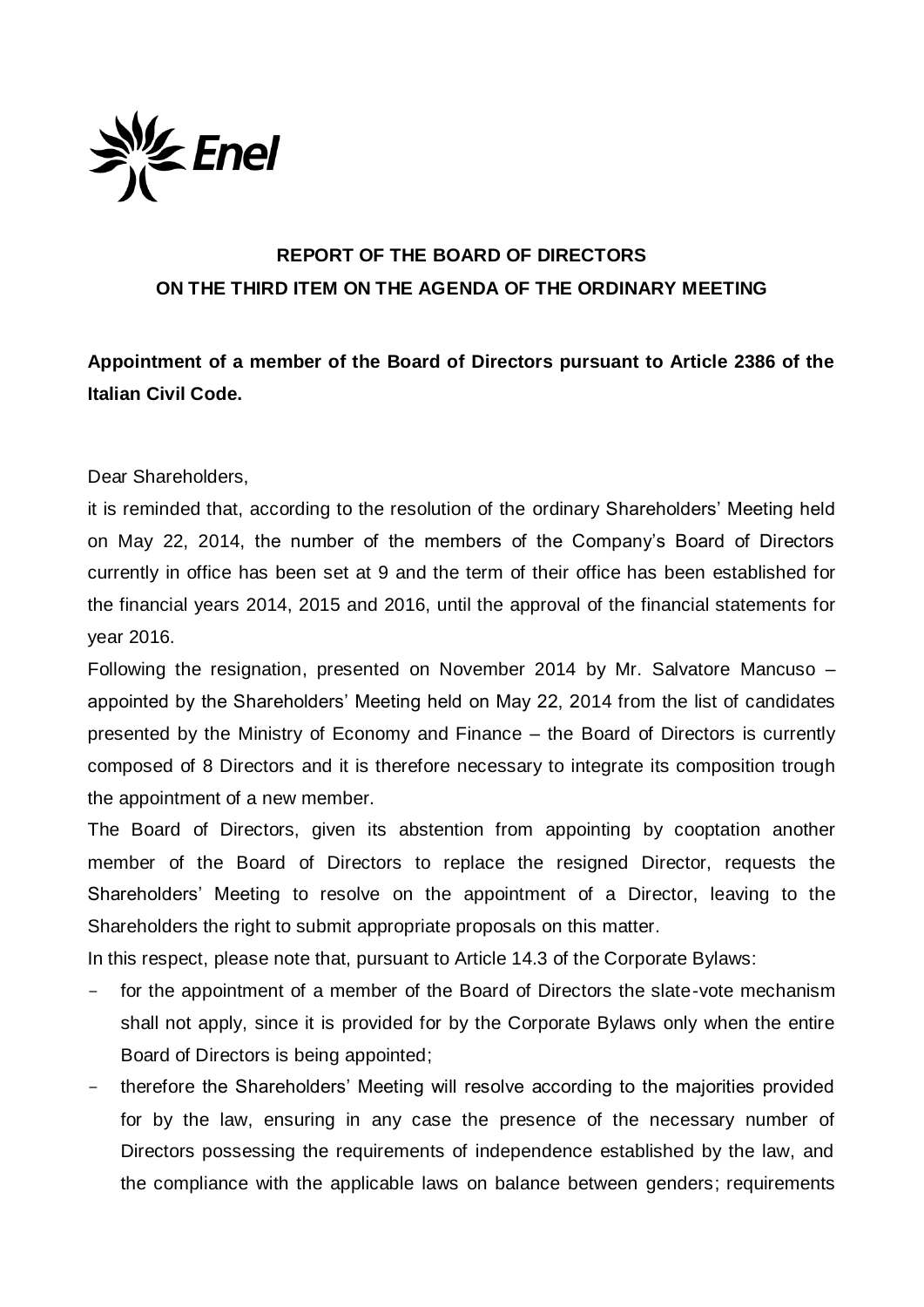that, moreover, result to be respected by the current composition of the Board of Directors.

Without prejudice to the above, please note that the Directors of Enel S.p.A. must possess the requirements established for such office by the applicable laws and therefore:

- since the Company controls Enel Factor S.p.A., a company registered in the list of the financial intermediaries provided for by Article 106 of Legislative Decree no. 385 of September 1, 1993 (in accordance with the text currently applicable, pending the implementation of the amendments made by Legislative Decree no. 141 of August 13, 2010), the candidates for the office of Director must possess also the requirements of integrity specified by Decree no. 517 of December 30, 1998 of the Minister of the Treasury, the Budget, and Economic Planning, for the representatives of entities which participate into the equity of financial intermediaries;
- pursuant to Article 147-*quinquies* of the Legislative Decree no. 58 of February 24, 1998, the candidates for the office of Director must also possess the requirements of integrity required for statutory auditors of listed companies, currently provided for by Article 2 of the Decree of the Ministry of Justice, no. 162 of March 30, 2000.

Moreover, please note that under Article 14-*bis* of the Corporate Bylaws, whose provisions are subject to an amendment proposal submitted to this Shareholders' Meeting, Directors are required to possess additional requirements of integrity.

In submitting the candidacies, please also take into consideration the "*Guidelines regarding the maximum number of offices that the Directors of Enel S.p.A. may hold*" adopted by the Board of Directors of Enel S.p.A. according to the recommendations set forth under Article 1.C.3 of the Corporate Governance Code for listed companies and published on the Company' website [\(www.enel.com\)](http://www.enel.com/).

The Shareholders are kindly invited to inform the Company and the market, with adequate advance notice, about any appointment proposal which they might decide to submit to the Shareholders' Meeting, together with the *curriculum vitae* of the candidate and the statement of the latter accepting his/her candidacy and certifying, under his/her own responsibility, not to fall under any cause of ineligibility and incompatibility and to meet all the requirements provided for the office under the applicable laws and the Corporate Bylaws.

The Director who will be appointed by the Shareholders' Meeting to replace Director Mr. Mancuso, will be in office, pursuant to Article 2386 of the Italian Civil Code, until the expiration of the office of the current Board of Directors. The Director will be granted, *pro*